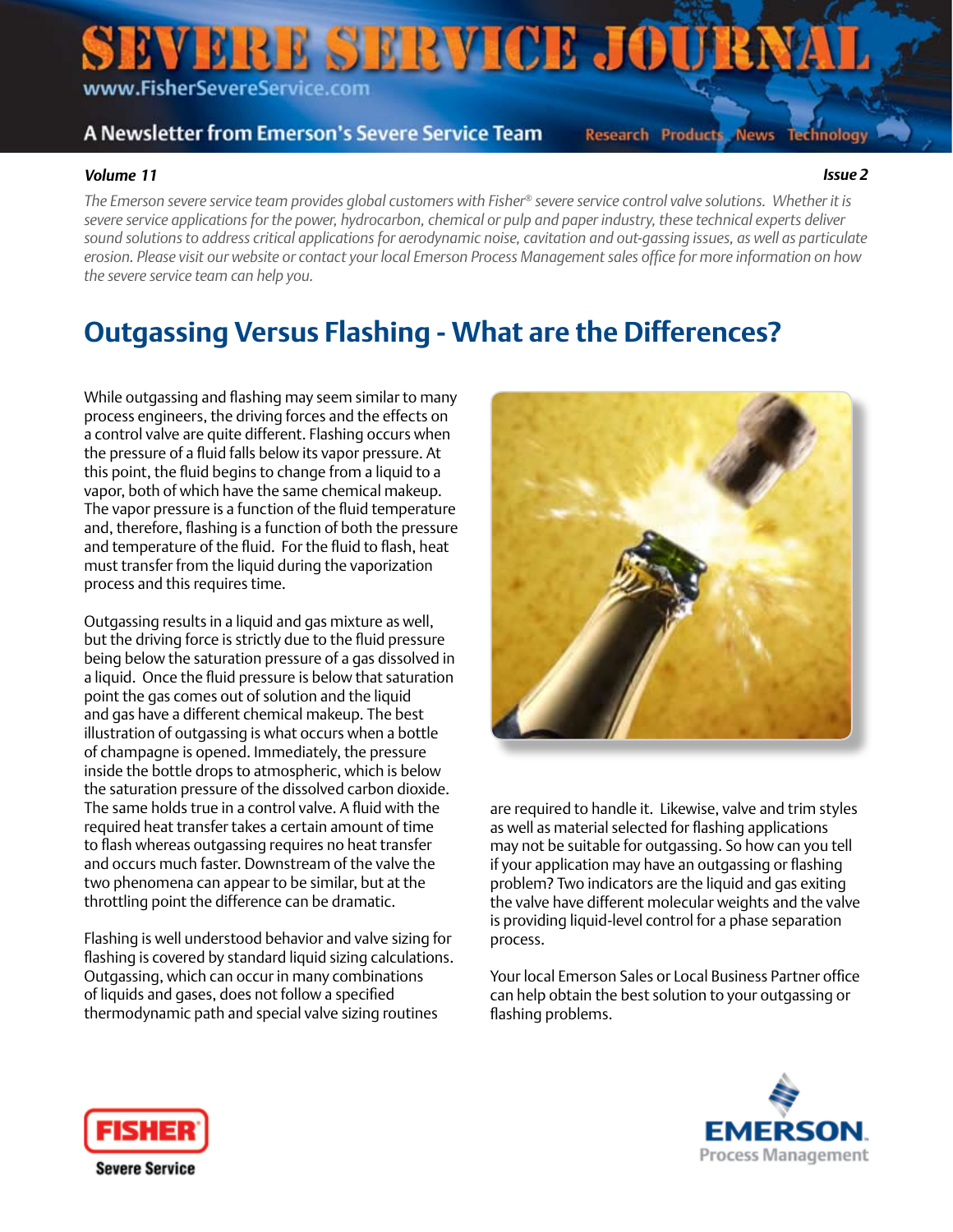## **Fisher® Control Valves Help Minimize Flashing Damage**

Flashing can result in significant erosion damage to a control valve and adjacent piping. There is no erosion coefficient, no industry standards, and no scientific means for predicting the intensity of flashing damage. However, Emerson understands that flashing damage potential is a function of many factors which include flow rate, fluid velocity, pressure drop, corrosive nature of fluid, body geometry, and valve body and trim material.

Flashing cannot be prevented by the control valve as flashing phenomenon is a direct result of application conditions and fluid properties. However, selecting a control valve designed with special consideration of flashing can avoid or minimize the flashing damage and then extend valve service life. Emerson engineers worldwide are trained to recognize flashing problems and address them in the most effective manner.

When flashing is encountered, control valves can be selected just as they are for erosive fluids. Emerson offers several valve styles and options that are best suited for flashing application. These include angle body with hardened liner, straight-through eccentric rotary plug and high chrome molybdenum globe valve with expanded ends and robust trim.

Fisher angle vales are designed with a flow path that causes only a single change in fluid direction. This design has less opportunity for liquid droplets to impinge on critical valve surfaces compared to the tortuous path provided by globe valves. Fisher angle valves are available with replaceable, hardened liner in the outlet area to provide increased protection against erosion damage. The liner is generally made of hardened material and serves as a sacrificial part. It prevents liquid droplets from impinging directly on the valve body and significantly

minimizes body damage and extends service life. As the liner can be replaced much more economically than the valve body, maintenance cost can be reduced also. Fisher EA series valves have proven successful in flashing applications for many years.

Fisher V500 valves provide a straight−through flow path that minimizes the potential for erosion damage to critical parts. Fisher V500 features very robust and massive inner components which can tolerate erosive fluid and extend the service life of the valve. The eccentric plug and seat ring are available in a variety of erosion-resistant materials including solid alloy 6, chrome carbide coating, and ceramics.

Fisher EW valves are another field-proven solution for flashing applications. Fisher recommends alloy steel construction, which contains additional chrome and molybdenum, to provide enhanced resistance to erosion. Fisher EW valves feature expanded body end connections to reduce the fluid velocity and thus eliminate flashing damage. There are also several hardened materials available for trim to eliminate erosion damage.

Which valve style is best for your application? Sliding stem angle valves in the flow-down direction are most common and the best solution overall for flashing applications. For installations where piping cannot be structured to angle valve requirements, the Fisher V500 valve is recommended. The Fisher EW is a good solution for pressure drops of less than 400 psig (28 bar). Class V is the recommended minimum shutoff required for flashing control. When the valve is in the closed position, with leakage greater than Class V, flashing damage will occur downstream of the valve seat which can limit valve life and impact plant operation.



**Fisher EA Angle Valve Fisher V500 Valve Fisher EW Valve**

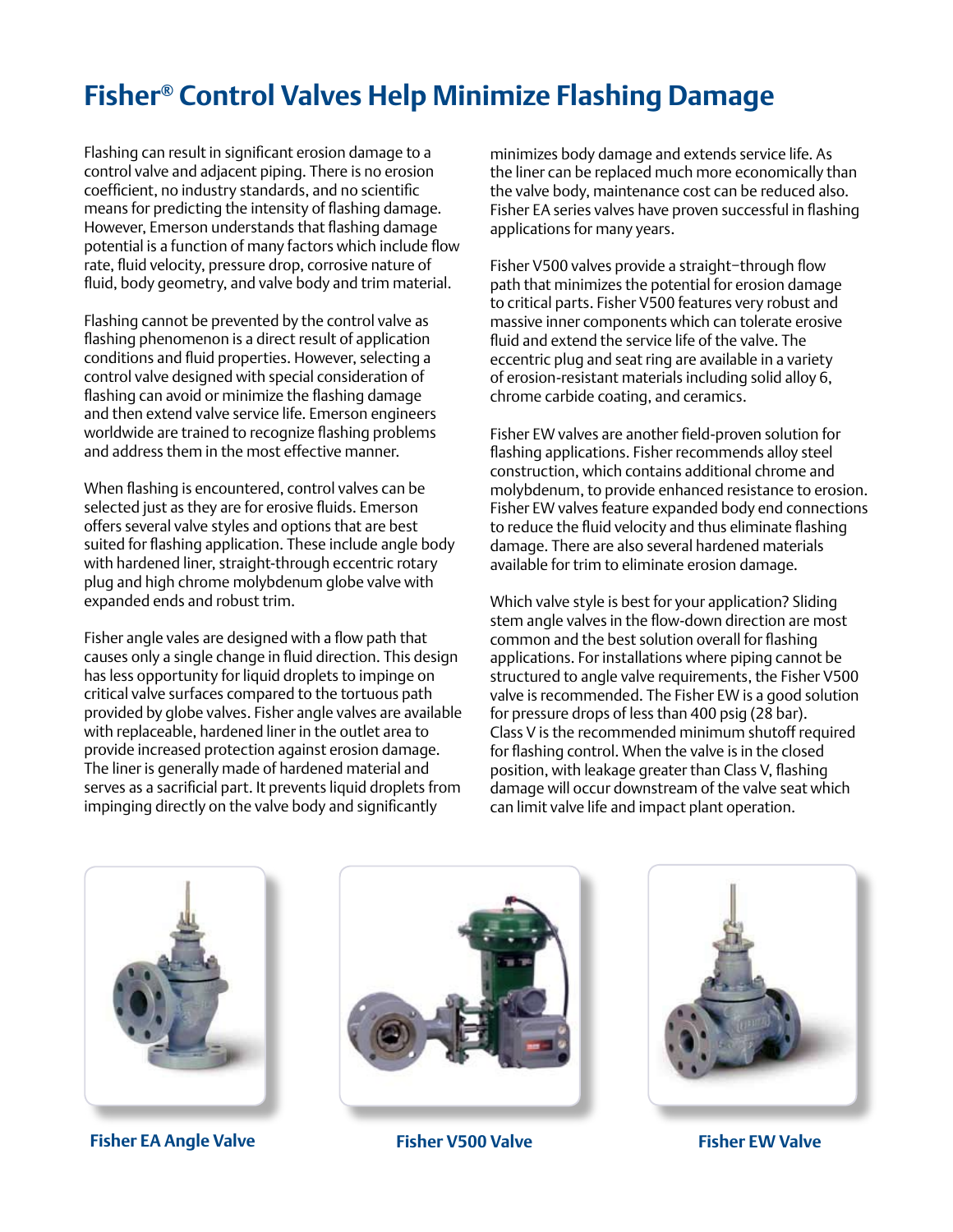## **Fisher® Control Valves Combat Outgassing**

Outgassing can cause problems in a control valve because of the sudden increase in flow volume once the gas comes out of solution. Because the gas has a much larger volume than the liquid, the flow area needs to be larger or else the velocity of flow will increase. A restricted flow area can create a stream of high velocity liquid droplets with the potential to be erosive to any surface they impinge upon.

Another problem is the release of energy that the valve and piping are subjected to and the potential for high vibration levels. A valve designer must reduce these damaging effects. To design or select the proper trim, the engineer must know the pressure and volume of the gas coming out of solution. The flow passages can then be correctly designed to control the velocity of the fluid through the trim. Since outgassing is not a thermodynamic process that can be predicted accurately, the designer must account for this inaccuracy in sizing and selecting a suitable trim.

The simplest and oldest solution to outgassing is to use a single-stage pressure drop. A flow-down angle body design, such as the Fisher 461, has been successfully used for many years. Its expanded outlet reduces the velocity effects and a swage in the downstream piping can further reduce the velocity of flow. The angle body design helps the fluid to change direction gently and avoid an increase in turbulence and the direct impingement of the fluid on the plug and seat ring.

An alternative is to split the pressure drop into two or more stages. However, as the number of stages increases it becomes increasingly difficult to correctly account for

the change in volume. Some manufacturers try to stage the pressure drop using a series of flow restrictors in the trim, but the results are questionable and difficult to justify given the increase in complexity and cost.

The Fisher DST-G valve reduces the pressure drop through defined reduction stages. Between these stages are open volumes that allow the fluid to recover before entering the next stage to ensure that the velocity between stages is low. The last stage is a series of vertical slots around the circumference of the trim, flowing from the inside to the outside. These slots split the total flow into smaller pockets thereby reducing the energy released by the fluid in each flow passage and reducing vibration and velocity effects on the outlet. The small passages also increase the frequency of noise generated so that it does not transmit as well through the downstream piping.

For low volume outgassing, it is acceptable to drop pressure through more stages and the Fisher NotchFlo™ DST valve uses a series of notches cut into the valve plug to create these. In this design, the flow moves upward through the trim and plug notches each being a definitive pressure drop.

Good shutoff is another important feature for valves used in outgassing applications. Any leakage between the plug and seat will generate outgassing and quickly damage the seating surfaces. In the pressure-staged designs described above, Class V shutoff is standard and any leakage that does occur is staged through the trim at low velocity.







**Fisher 461 Valve Fisher DST-G Valve Fisher NotchFlo™ Valve**